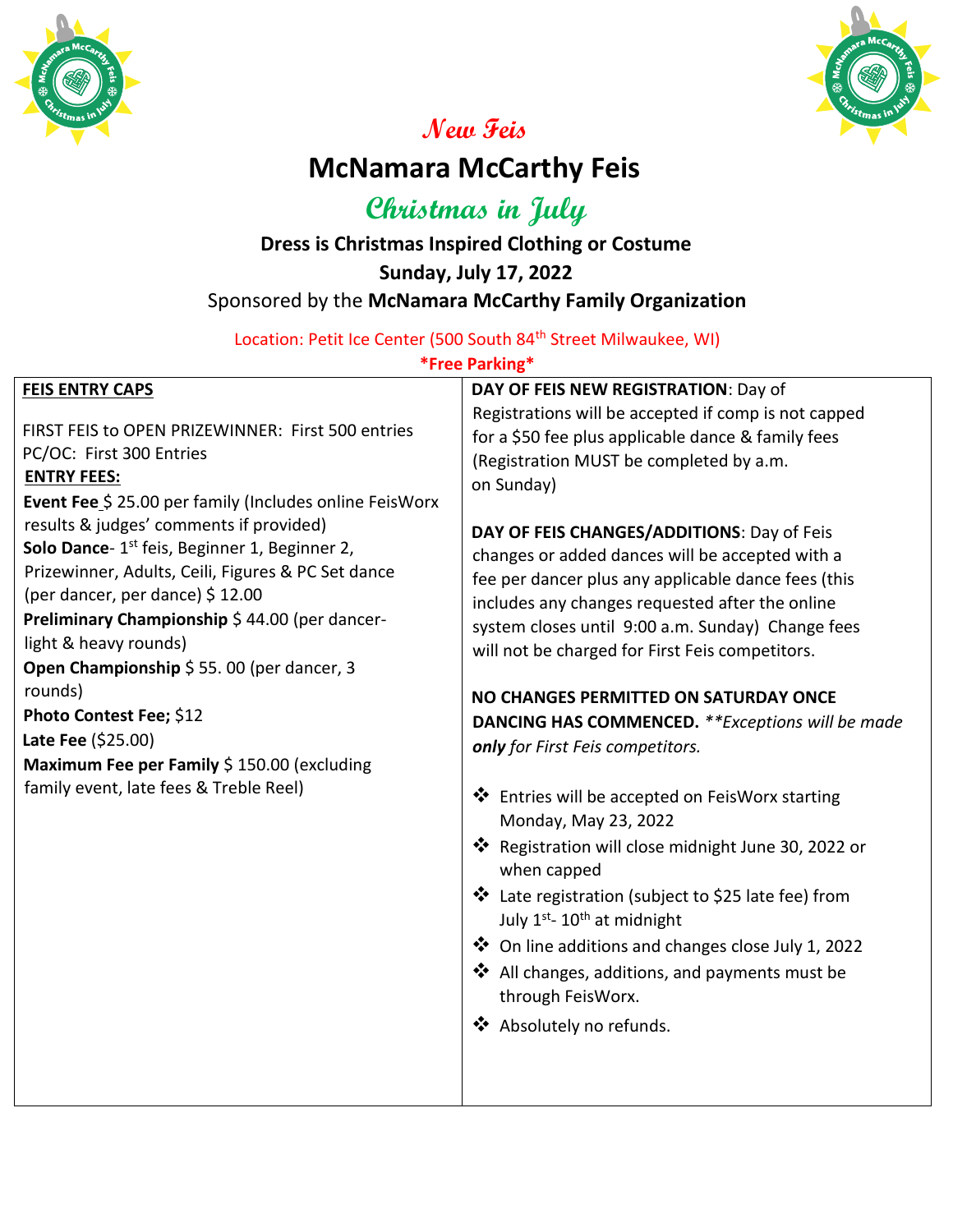| Registration<br>www.feisworx.com                                                                                                                | PRE-REGISTRATION: Saturday, July 16th<br>$2:00-4:00$    |
|-------------------------------------------------------------------------------------------------------------------------------------------------|---------------------------------------------------------|
|                                                                                                                                                 |                                                         |
| Checks / Money Orders: Payments sent via mail must be postmarked no-<br>later-than June 23rd (checks / money orders are not accepted as payment | REGISTRATION: Sunday, July 17th (Doors<br>open at 7:15) |
| for changes). All check/money order payments must include a screen                                                                              |                                                         |
| print of the 1st page of your FeisWorx Feis Registration record. Any                                                                            |                                                         |
| mailed entries will incur a \$10 handling fee.                                                                                                  |                                                         |
| Please make checks / money orders payable to                                                                                                    |                                                         |
| the McNamara McCarthy Family Organization,                                                                                                      |                                                         |
| mail to: McNamara McCarthy Feisc/o FeisWorx                                                                                                     |                                                         |
| PO Box 2046                                                                                                                                     |                                                         |
| Parker, CO 80134-1411                                                                                                                           |                                                         |
|                                                                                                                                                 |                                                         |

### **COMPETITONS Opening Ceremonies: 8:15 am**

### **Dance Competitions:**

Competitions begin at 8:30 am with figures immediately followed by grades solos in soft shoe. PC/OC will dance oldest to youngest. PC/OC competitions will start in soft shoe. PC/OC Competitions will utilize the random order of competitors generated by Feisworx, all competitors should be at the stage and ready to compete at the start of their competition.

### **Cultural Competition:**

Irish Inspired Photo Contest!!! Submit the best Irish inspired photograph that your dancer or someone in the immediate family has taken. (Photographer must be an amateur). Photos should be 5x7, unframed and submitted to the MMF office by 10:15 a.m. Pictures should be registered under your dancer's number and will be glued/taped to another surface.

**Feis Hotel: Please see website for Hotel Information. Coming soon!!**

### **FIRST FEIS**

The First Feis level has been established for dancers who are competing in their very first Feis. Once a dancer competes in the First Feis category, the dancer must move into Beginner 1 or Beginner 2. AT THIS LEVEL, DANCERS ARE NOT ALLOWED TO COMPETE IN SOLO COSTUMES (only school costumes are allowed)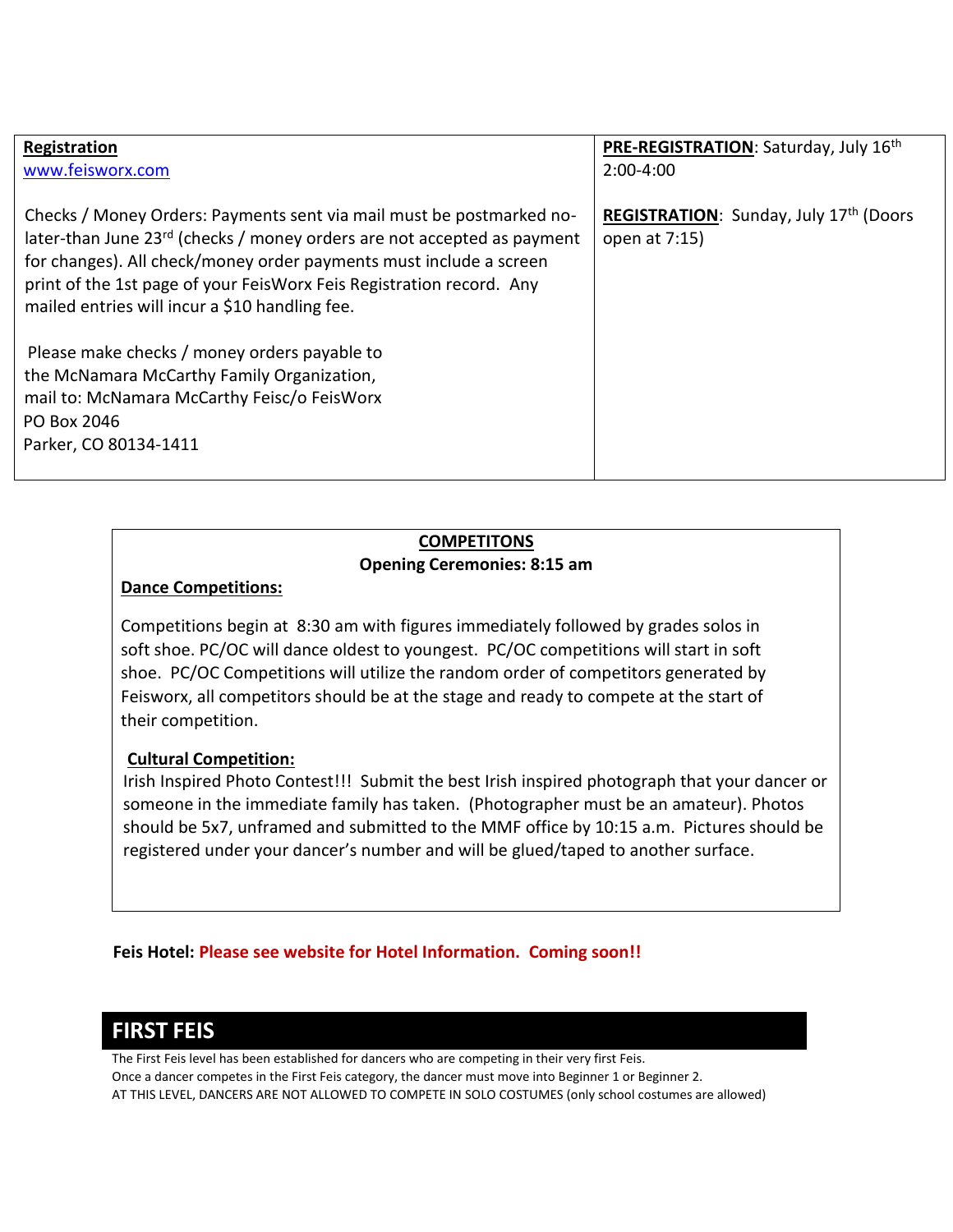#### **Dancers competing in the First Feis category are limited to participating in the First Feis Category ONLY**

|                      |       | <b>GIRLS</b> |              |              |           |              |              |              | <b>BOYS</b>  |                           |              |              |              |              |              |       |  |
|----------------------|-------|--------------|--------------|--------------|-----------|--------------|--------------|--------------|--------------|---------------------------|--------------|--------------|--------------|--------------|--------------|-------|--|
|                      | $U5$  | <u>U6</u>    | $U$          | $U8$         | <u>U9</u> | U10          | U11          | 011          | $U5$         | $\underline{\mathsf{U6}}$ | <u>U7</u>    | <u>U8</u>    | <u>U9</u>    | $U10$        | U11          | 011   |  |
| <b>REEL</b>          | 105RL | <b>106RL</b> | <b>107RL</b> | <b>108RL</b> | 109RL     | <b>110RL</b> | <b>111RL</b> | <b>112RL</b> | <b>155RL</b> | <b>156RL</b>              | <b>157RL</b> | <b>158RL</b> | <b>159RL</b> | <b>160RL</b> | <b>161RL</b> | 162RL |  |
| LIGHT JIG            | 105L  | 106LJ        | 107LJ        | 108LJ        | 109L      | 110L         | 111U         | 112L         | 155L         | 156LJ                     | 157LJ        | 158LJ        | 159L         | 160L         | 161L         | 162L  |  |
| <b>SINGLE</b><br>JIG | 105SN | 106SN        | 107SN        | 108SN        | 109SN     | <b>110SN</b> | <b>111SN</b> | <b>112SN</b> | <b>155SN</b> | 156SN                     | <b>157SN</b> | <b>158SN</b> | 159SN        | <b>160SN</b> | 161SN        | 162SN |  |
| <b>SLIP JIG</b>      | 105SJ | 106SJ        | 107SJ        | 108SJ        | 109SJ     | 110SJ        | 111SJ        | 112SJ        |              |                           |              |              |              |              |              |       |  |

### **BEGINNER 1 (BEGINNER)**

A dancer who has been dancing for less than one year. A Beginner 1 must move to Beginner 2 no later than January 1<sup>st</sup> of the dancer's second year of instruction, or may move to Beginner 2 earlier with teacher's permission and provided that the Feis has not closed to changes. Note: a Beginner 1 dancer who starts in September, may continue as a Beginner 1 until December of the following year (16 months) before moving into Beginner 2.

AT THIS LEVEL, DANCERS ARE NOT ALLOWED TO COMPETE IN SOLO COSTUMES (only school costumes are allowed)

|                     | <b>GIRLS</b> |              |              |              |       |              |       |       |            | <b>3OYS</b>  |              |              |            |       |       |              |       |              |
|---------------------|--------------|--------------|--------------|--------------|-------|--------------|-------|-------|------------|--------------|--------------|--------------|------------|-------|-------|--------------|-------|--------------|
|                     | J5           | <u>J6</u>    | IJ7          | IJ8          | J9    | J10          | J11   | J12   | <b>D12</b> | IJ5          | <u>J6</u>    | IJ7          | <u> J8</u> | 9ل    | J10   | J11          | J12   | <b>D12</b>   |
| REEL                | !05RL        | <b>!06RL</b> | <b>207RL</b> | <b>!O8RL</b> | !09RL | <b>!10RL</b> | !11RL | !12RL | !13RL      | <b>255RL</b> | <b>!56RL</b> | <b>!57RL</b> | !58RL      | !59RL | !60RL | <b>!61RL</b> | 162RL | <b>!63RL</b> |
| <b>LIGHT</b><br>JIG | !05LJ        | '06U         | <b>!07LJ</b> | !08LJ        | !09LJ | 210L         | !11   | !12U  | !13U       | <b>255LJ</b> | !56LJ        | <b>!57LJ</b> | !58LJ      | !59LJ | !60LJ | !61U         | !62LJ | !63LJ        |
| <b>SLIP JIG</b>     | :05SJ        | <b>!06SJ</b> | 207SJ        | !08SJ        | !09SJ | !10SJ        | !11SJ | !12SJ | !13SJ      |              |              |              |            |       |       |              |       |              |

# **BEGINNER 2 (ADVANCED BEGINNER)**

A dancer who has been dancing for more than one year and who has not won a 1st, 2<sup>nd</sup> or 3<sup>rd</sup> place as Beginner 2 dancer. A dancer who has won a 1st, 2<sup>nd</sup> or 3<sup>rd</sup> place in a Beginner 2 dance must move into Novice in that dance no later than January 1st of the next calendar year or with teacher's permission as soon as the next Feis (if said Feis has not closed to changes).

AT THIS LEVEL, DANCERS ARE NOT ALLOWED TO COMPETE IN SOLO COSTUMES (only school costumes are allowed) ALL HARD SHOE DANCES AT TRADITIONAL SPEEDS

|                                             | <b>GIRLS</b> |           |              |            |               |             |               |            |            | <b>BOYS</b>  |       |              |            |               |               |                 |              |               |
|---------------------------------------------|--------------|-----------|--------------|------------|---------------|-------------|---------------|------------|------------|--------------|-------|--------------|------------|---------------|---------------|-----------------|--------------|---------------|
|                                             | <u>J6</u>    | <u>J7</u> | <u>J8</u>    | <u>رور</u> | J10           | <u> J11</u> | <u> J12</u>   | <u>J13</u> | <u>D13</u> | <u>J6</u>    | J7    | <u>J8</u>    | <u>رور</u> | J10           | J11           | J <sub>12</sub> | J13          | <b>D13</b>    |
| REEL                                        | <b>306RL</b> | 307RL     | <b>308RL</b> | 309RL      | <b>310RL</b>  | 311RL       | <b>\$12RL</b> | 313RL      | 14RL       | <b>IS6RL</b> | 357RL | <b>I58RL</b> | 359RL      | <b>I60RL</b>  | <b>\$61RL</b> | 362RL           | <b>163RL</b> | <b>164RL</b>  |
| LIGHT JIG                                   | 306L         | 307LJ     | 308LJ        | 309LJ      | 310LJ         | 311U        | <b>312LJ</b>  | 313LJ      | 314LJ      | <b>356LJ</b> | 357LJ | <b>I58LJ</b> | 359LJ      | <b>GOLJ</b>   | <b>161LJ</b>  | 362LJ           | 363L         | 364LJ         |
| SLIP JIG                                    | <b>106SJ</b> | 307SJ     | <b>108SJ</b> | 309SJ      | <b>\$10SJ</b> | 311S        | 12SJ          | 135J       | 14SJ       |              |       |              |            |               |               |                 |              |               |
| <b>TREBLE JIG</b>                           | <b>306TJ</b> | 307TJ     | <b>308TJ</b> | 309TJ      | <b>\$10TJ</b> | 311TJ       | 12TJ          | 13TJ       | 14TJ       | <b>IS6TJ</b> | 357TJ | <b>IS8TJ</b> | 359TJ      | 160TJ         | <b>\$61TJ</b> | 362TJ           | <b>163TJ</b> | <b>164TJ</b>  |
| <b>HORNPIPE</b>                             | 306HP        | 307HP     | <b>308HP</b> | 309HP      | 310HP         | 311HP       | 312HP         | 313HP      | 14HP       | <b>356HP</b> | 357HP | <b>I58HP</b> | 359HP      | <b>GOHP</b>   | <b>\$61HP</b> | 362HP           | 363HP        | <b>\$64HP</b> |
| <b>ST</b><br><b>PATRICK'S</b><br><b>DAY</b> | <b>SOGPD</b> | 307PD     | <b>308PD</b> | 309PD      | 310PD         | 311PD       | <b>\$12PD</b> | 313PD      | 14PD       | <b>I56PD</b> | 357PD | <b>I58PD</b> | 359PD      | <b>\$60PD</b> | <b>\$61PD</b> | 362PD           | 63PD         | <b>364PD</b>  |

### **NOVICE**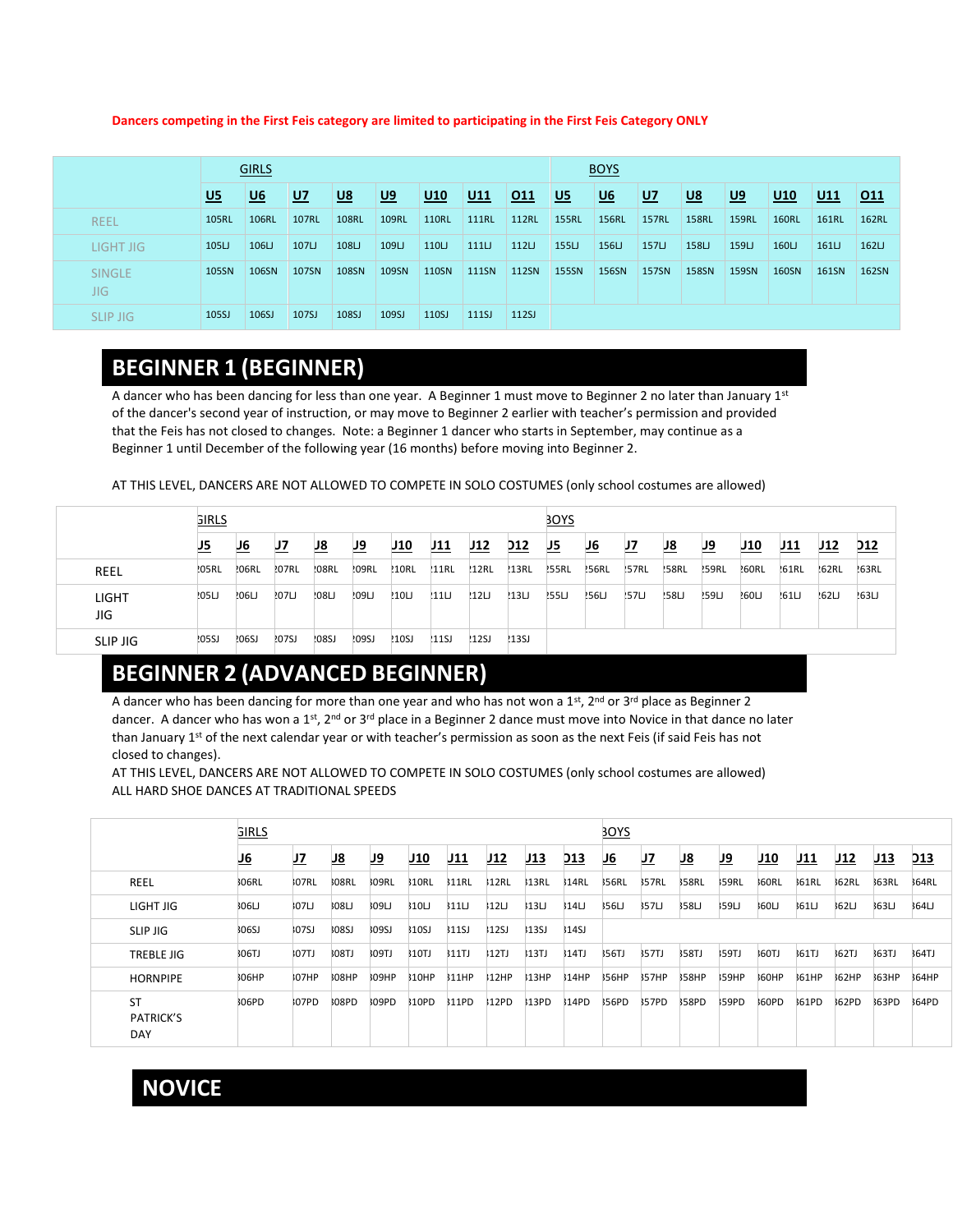A dancer moves into Novice as a result of placing  $1^{st}$ ,  $2^{nd}$ , or  $3^{rd}$  in that dance as indicated in Beginner 2. A dancer who wins  $1<sup>st</sup>$  in a Novice dance must move into Prizewinner level in that dance no later than January  $1<sup>st</sup>$  of the next calendar year or with teacher's permission as soon as the next feis (if said feis has not closed to changes). \*ALL HARD SHOES DANCES CAN BE DONE AT EITHER TRADITIONAL SPEED OR SLOW SPEED

|                                  | <b>GIRLS</b> |              |              |       |      |             |             |      |             |            | <b>BOYS</b>  |              |              |                   |              |              |             |              |              |              |
|----------------------------------|--------------|--------------|--------------|-------|------|-------------|-------------|------|-------------|------------|--------------|--------------|--------------|-------------------|--------------|--------------|-------------|--------------|--------------|--------------|
|                                  | IJ7          | <u>J8</u>    | IJ9          | J10   | J11  | J12         | <b>J13</b>  | J14  | J15         | <b>D15</b> | <u>J7</u>    | <u>J8</u>    | <u>J9</u>    | J10               | J11          | J12          | <u> J13</u> | J14          | <u>J15</u>   | <b>D15</b>   |
| REEL                             | 07RL         | IO8RL        | IO9RL        | I10RL | 11RL | 12RL        | 13RL        | 14RL | 15RL        | 16RL       | <b>IS7RL</b> | <b>I58RL</b> | 159RL        | I <sub>60RL</sub> | <b>I61RL</b> | <b>62RL</b>  | <b>63RL</b> | <b>I64RL</b> | 165RL        | <b>I66RL</b> |
| LIGHT JIG                        | <b>IO7LI</b> | <b>IO8LJ</b> | <b>IO9LJ</b> | 110LJ | 111  | 12U         | 13L         | 14U  | <b>15U</b>  | 16L        | <b>IS7LJ</b> | <b>I58LJ</b> | <b>I59LJ</b> | <b>60LJ</b>       | <b>I61U</b>  | <b>.62LJ</b> | <b>63LJ</b> | 164LJ        | 165LJ        | 166LJ        |
| SLIP JIG                         | <b>LO7SJ</b> | IO8SJ        | IO9SJ        | I10SJ | 11S  | 12SJ        | <b>13SJ</b> | 14SJ | <b>15SJ</b> | 16S        |              |              |              |                   |              |              |             |              |              |              |
| *TREBLE JIG                      | <b>IO7TJ</b> | <b>IO8TJ</b> | <b>IO9TJ</b> | 10TJ  | 11T  | 112TJ       | 13TJ        | 14TJ | 15TJ        | 16TJ       | <b>IS7TJ</b> | <b>I58TJ</b> | <b>I59TJ</b> | <b>IGOTJ</b>      | <b>I61TJ</b> | <b>62TJ</b>  | <b>G3TJ</b> | <b>I64TJ</b> | <b>I65TJ</b> | <b>IG6TJ</b> |
| *HORNPIPE                        | 07HP         | <b>IO8HP</b> | <b>IO9HP</b> | 10HP  | 11HP | 12HP        | 13HP        | 14HP | 15HP        | 16HP       | <b>I57HP</b> | I58HP        | I59HP        | <b>IGOHP</b>      | <b>I61HP</b> | <b>62HP</b>  | <b>63HP</b> | <b>I64HP</b> | <b>I65HP</b> | <b>IGGHP</b> |
| <b>TRADITIONAL</b><br><b>SET</b> | <b>IO7TS</b> | <b>IO8TS</b> | IO9TS        | 10TS  | 11TS | <b>12TS</b> | 13TS        | 14TS | 15TS        | 16TS       | <b>IS7TS</b> | <b>IS8TS</b> | <b>IS9TS</b> | <b>IGOTS</b>      | <b>I61TS</b> | <b>G2TS</b>  | <b>63TS</b> | <b>I64TS</b> | <b>I65TS</b> | <b>IG6TS</b> |

### **PRIZE WINNER (OPEN)**

A dancer moves into Prizewinner as a result of placing 1<sup>st</sup> place as indicated in Novice. \*ALL HARD SHOES DANCES CAN BE DONE AT EITHER TRADITIONAL SPEED OR SLOW SPEED

|                                  | <b>GIRLS</b> |              |              |             |                  |      |             |      |      |            | <b>BOYS</b> |             |              |             |             |             |      |             |             |             |
|----------------------------------|--------------|--------------|--------------|-------------|------------------|------|-------------|------|------|------------|-------------|-------------|--------------|-------------|-------------|-------------|------|-------------|-------------|-------------|
|                                  | IJ7          | IJ8          | IJ9          | J10         | J11              | J12  | J13         | J14  | J15  | <b>D15</b> | IJ7         | <u>J8</u>   |              | J10         | J11         | J12         | J13  | J14         | J15         | <b>D15</b>  |
| REEL                             | <b>O7RL</b>  | <b>O8RL</b>  | <b>O9RL</b>  | 10RL        | 11RL             | 12RL | 13RL        | 14RL | 15RL | 16RL       | <b>57RL</b> | <b>58RL</b> | <b>159RL</b> | <b>60RL</b> | <b>61RL</b> | <b>62RL</b> | 63RL | <b>64RL</b> | <b>65RL</b> | <b>66RL</b> |
| <b>SLIP JIG</b>                  | <b>107SJ</b> | <b>08SJ</b>  | <b>109SJ</b> | 10SJ        | 115              | 12SJ | <b>13SJ</b> | 14S  | 15S  | 16SJ       |             |             |              |             |             |             |      |             |             |             |
| *TREBLE JIG                      | <b>107TJ</b> | <b>O8TJ</b>  | <b>;09TJ</b> | 10TJ        | 11T              | 12TJ | 13TJ        | 14TJ | 15TJ | 16TJ       | <b>57TJ</b> | <b>58TJ</b> | <b>59TJ</b>  | <b>60TJ</b> | 61T         | 62TJ        | 63TJ | 64T         | <b>65TJ</b> | <b>66TJ</b> |
| *HORNPIPE                        | <b>107HP</b> | <b>608HP</b> | 09HP         | 10HP        | 11HP             | 12HP | 13HP        | 14HP | 15HP | 16HP       | <b>57HP</b> | <b>58HP</b> | <b>59HP</b>  | <b>60HP</b> | 61HP        | 62HP        | 63HP | 564HP       | <b>65HP</b> | <b>66HP</b> |
| <b>TRADITIONAL</b><br><b>SET</b> | <b>O7TS</b>  | <b>O8TS</b>  | <b>O9TS</b>  | <b>10TS</b> | 11T <sub>S</sub> | 12TS | 13TS        | 14TS | 15TS | 16TS       | <b>57TS</b> | <b>58TS</b> | <b>159TS</b> | <b>60TS</b> | <b>61TS</b> | <b>62TS</b> | 63TS | 564TS       | <b>65TS</b> | <b>66TS</b> |

### **PRELIMINARY CHAMPIONSHIP**

A dancer who wins  $1^{st}$  place in each of the Open dances (reel, slip-jig, treble jig, and hornpipe) can move into Preliminary Championships with teacher's permission. Boys and Girls will compete against each other, however if there are at least 5 boys entered, the boys will be moved into a separate competition. In cases where a Feis elects to split a competition due to a large entry, the split must be done by birth date age in the same manner as the North American Championships.

Dancers will perform 48 bars of the reel or 40 bars of the slip-jig **and** 40 bars of the hornpipe or 48 bars of the treble jig.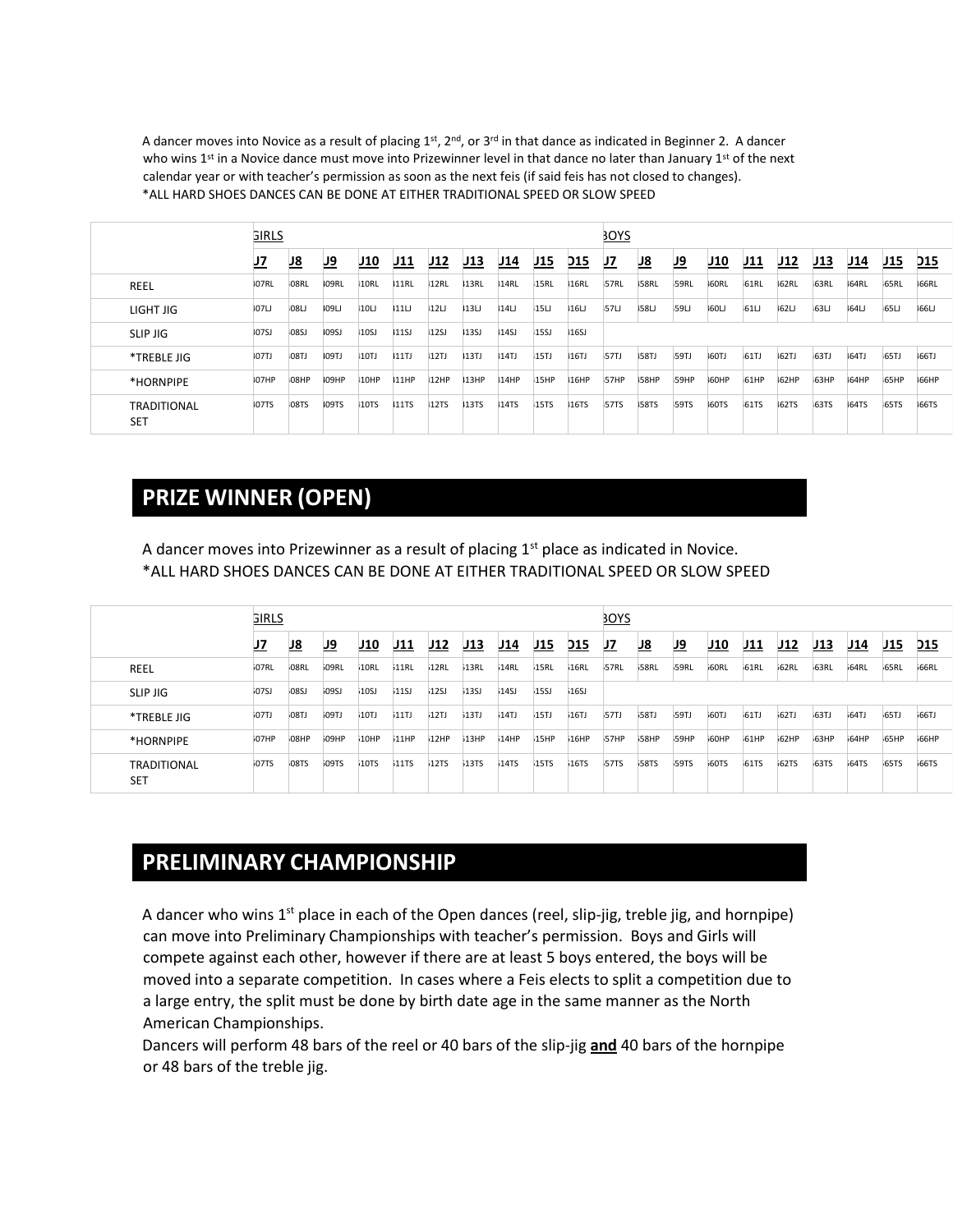Preliminary Championship will be judged and scored by all 3 judges. In addition, awards will also be posted for each solo round (light and heavy round) based on the scores of one judge (different judges scores for light and heavy).

| BOYS/MEN & GIRLS/LADIES* | <u>U9</u> |   | U <sub>10</sub> | U <sub>11</sub> | U <sub>12</sub> | U13 | U14        | U15    | U16     | U17 | 017 |
|--------------------------|-----------|---|-----------------|-----------------|-----------------|-----|------------|--------|---------|-----|-----|
| PRELIMINARY              |           | ь | 6               | 6               | 6               | ь   | 6          | 6      | 6       | ь   |     |
| CHAMPIONSHIP             |           | O |                 |                 |                 |     |            |        |         |     |     |
|                          |           | q | U               |                 |                 |     | 4          |        | h       |     | Δ   |
|                          |           | D | D               | D               | ח               |     | D          | D      | D       |     |     |
|                          |           |   |                 |                 |                 |     |            | $\sim$ | ∽<br>⊾. |     |     |
| <b>SET DANCE</b>         |           | 6 | 6               | 6               | 6               | 6   | 6          | 6      | 6       | 6   |     |
|                          |           | O |                 |                 |                 |     |            |        |         |     |     |
|                          |           |   | $\Omega$        |                 | $\mathcal{D}$   | 3   | 4          |        | 6       |     | Δ   |
|                          |           |   |                 |                 |                 |     | $\epsilon$ |        |         |     |     |
|                          |           | D | D               | D               | D               | D   | D          | D      | D       | D   | D   |

\**These dances will be charged the solo fee per dance*

### **OPEN CHAMPIONSHIP**

A dancer who wins two  $1<sup>st</sup>$  Place awards in one calendar year will move on to Open Championship the following year, or as soon as the second win is achieved, in any age category, in the following years. Only in the case of back-to-back Feiseanna (successive days), in which case the first win in the first Feis will not change the dancer's status for the second Feis. Placing in a Regional or National Oireachtas does not change the status of a competitor. Dancers will perform: 48 bars of reel or 40 bars of slip-jig, 40 bars of the hornpipe or 48 bars of the treble jig, and a Set Dance.

### **Competitions will be combined in groups of 5 when possible per rules (see Championship rules below).**

| OPEN<br>CHAMPIONSHIP  | $\underline{\mathsf{U}}$<br>≐<br>$\overline{0}$                            | <u>U</u><br>÷<br>$\overline{\phantom{a}}$<br>÷. | $\underline{\mathsf{U}}$<br>≛<br><sup>-</sup><br>$\leq$                                  | $\underline{\mathsf{U}}$<br>≐<br>$\overline{ }$<br>⊇             | $U$<br>$\overline{4}$                              | $\underline{\mathsf{U}}$<br>∸<br>-<br>⊇                   | $\underline{\mathsf{U}}$<br>6                             | $\underline{\mathsf{U}}$<br>≐<br>$\overline{\phantom{a}}$<br>∸ | <u>U</u><br>∸<br>8                                             | $\underline{\mathsf{U}}$<br>÷<br>$\overline{9}$                       | Q <sub>1</sub><br>9                                    |
|-----------------------|----------------------------------------------------------------------------|-------------------------------------------------|------------------------------------------------------------------------------------------|------------------------------------------------------------------|----------------------------------------------------|-----------------------------------------------------------|-----------------------------------------------------------|----------------------------------------------------------------|----------------------------------------------------------------|-----------------------------------------------------------------------|--------------------------------------------------------|
| <b>GIRLS / LADIES</b> | $\overline{\phantom{a}}$<br>$\Omega$<br>O<br>$\overline{\phantom{0}}$<br>J | -<br>$\overline{ }$<br>O<br>$\sim$<br>J         | $\overline{ }$<br>$\mathbf{r}$<br>O<br>$\overline{\phantom{0}}$<br>J                     | $\overline{ }$<br>$\sim$<br>O<br>$\overline{\phantom{0}}$<br>J   | -<br>4<br>$\circ$<br>$\sim$<br>◡                   | -<br>-<br>5<br>O<br>$\overline{\phantom{0}}$<br>J         | $\overline{ }$<br>6<br>O<br>$\sqrt{2}$<br>J               | ⇁<br>$\overline{\phantom{a}}$<br>O<br>$\sim$<br>J              | $\overline{ }$<br>8<br>O<br>$\overline{\phantom{0}}$<br>J      | $\overline{ }$<br>9<br>$\circ$<br>$\overline{\phantom{0}}$<br>◡       | 72<br>0<br>$\Omega$<br>$\overline{\phantom{0}}$        |
| <b>BOYS / MEN</b>     | $\overline{ }$<br>6<br>$\Omega$<br>O<br>$\overline{\phantom{0}}$           | $\overline{ }$<br>6<br>O<br>$\sim$<br>◡         | $\overline{\phantom{a}}$<br>6<br>$\mathbf{r}$<br>∠<br>O<br>$\overline{\phantom{0}}$<br>◡ | $\overline{ }$<br>6<br>3<br>$\Omega$<br>$\overline{\phantom{0}}$ | $\overline{ }$<br>6<br>4<br>$\circ$<br>$\sim$<br>◡ | $\overline{ }$<br>6<br>5<br>O<br>$\overline{\phantom{0}}$ | $\overline{ }$<br>6<br>6<br>O<br>$\overline{\phantom{0}}$ | $\overline{ }$<br>6<br>$\overline{ }$<br>O<br>$\sim$<br>◡      | $\overline{ }$<br>6<br>8<br>O<br>$\overline{\phantom{0}}$<br>◡ | $\overline{ }$<br>6<br>9<br>$\Omega$<br>$\overline{\phantom{0}}$<br>◡ | 77<br>$\Omega$<br>$\Omega$<br>$\overline{\phantom{0}}$ |

#### **BOYS will be combined with girls if needed.**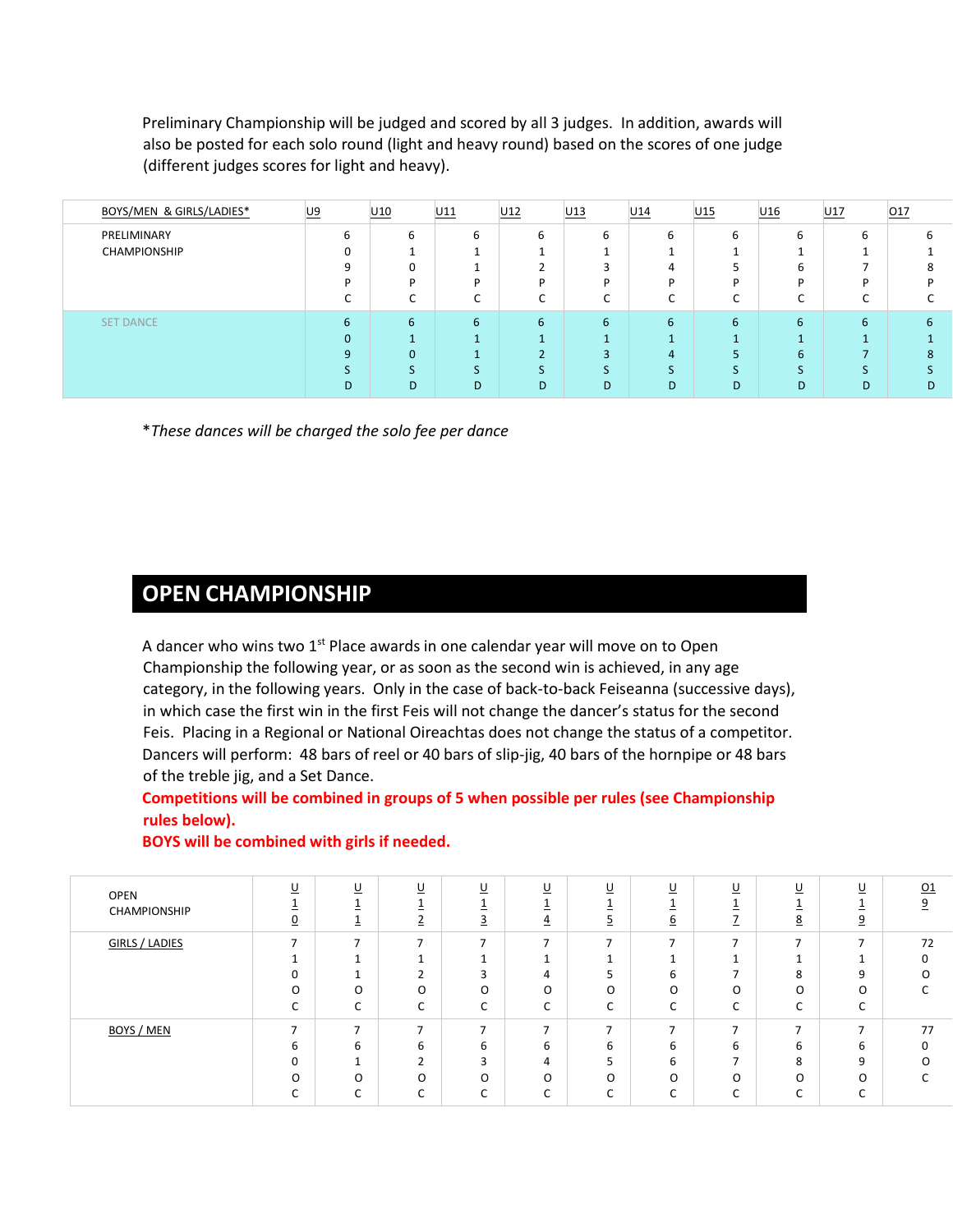NOTE: A dancer who has not received a legitimate placing (sufficient competitors within the normal placing scale) along with a dancer who has not placed in Open Championships for two consecutive years, may return to their previous competition level. For example, an Open Championship dancer that does not place in two consecutive years may return to Preliminary Championships, the same as a Preliminary dancer who does not place can return to Prizewinner.

### **ADULT COMPETITIONS**

An Adult dancer is defined as any dancer who started Irish dancing at the age of 18 or older OR any dancer 18 or older who has not competed in at least five years in a youth competition AND has never placed in the top three in a youth Preliminary championship competition of more than five competitors. Dancers who are in the Adult categories cannot enter any competition other than Adult specified competitions. A dancer who wishes to return to any category other than Adult must remain out of Adult competitions until they retire from dancing for five consecutive years.

A Masters Preliminary dancer is defined as any dancer over the age of 25 who has previously placed in the top three of a youth Preliminary competition of five or more competitors. A Masters Open level dancer is defined as any dancer over the age of 25 who has never competed in a youth Open Championship competition or placed first in a Masters Preliminary competition.

|               | Beginner 1 | <b>Beginner</b> | <b>Novice</b> | Prizewinner |
|---------------|------------|-----------------|---------------|-------------|
|               |            |                 |               |             |
| REEL          | 299RL      | 399RL           | 499RL         | 599RL       |
| LIGHT JIG     | 299LJ      | 399LJ           | 499LJ         | 599LJ       |
| SLIP JIG      | 299SJ      | 399SJ           | 499SJ         | 599SJ       |
| TREBLE<br>JIG | 299TJ      | 399TJ           | 499TJ         | 599TJ       |
| Hornpipe      | 299HP      | 399HP           | 499HP         | 599HP       |

HARD SHOES DANCES CAN BE DONE AT EITHER TRADITIONAL SPEED OR SLOW SPEED

### **FIGURES AND CEILI**

- There are no restrictions on figure age groups.
- Figure age groups will be determined by the oldest dancer.
- Ceili teams (8 hands) are allowed to repeat dancers at all Mid-America feiseanna in accordance with the world and regional Oireachtas rules.

| <b>CEILI DANCING</b>  |                    |
|-----------------------|--------------------|
| 3 HAND<br><u>Reel</u> | 4 HAND<br>Reel/Jig |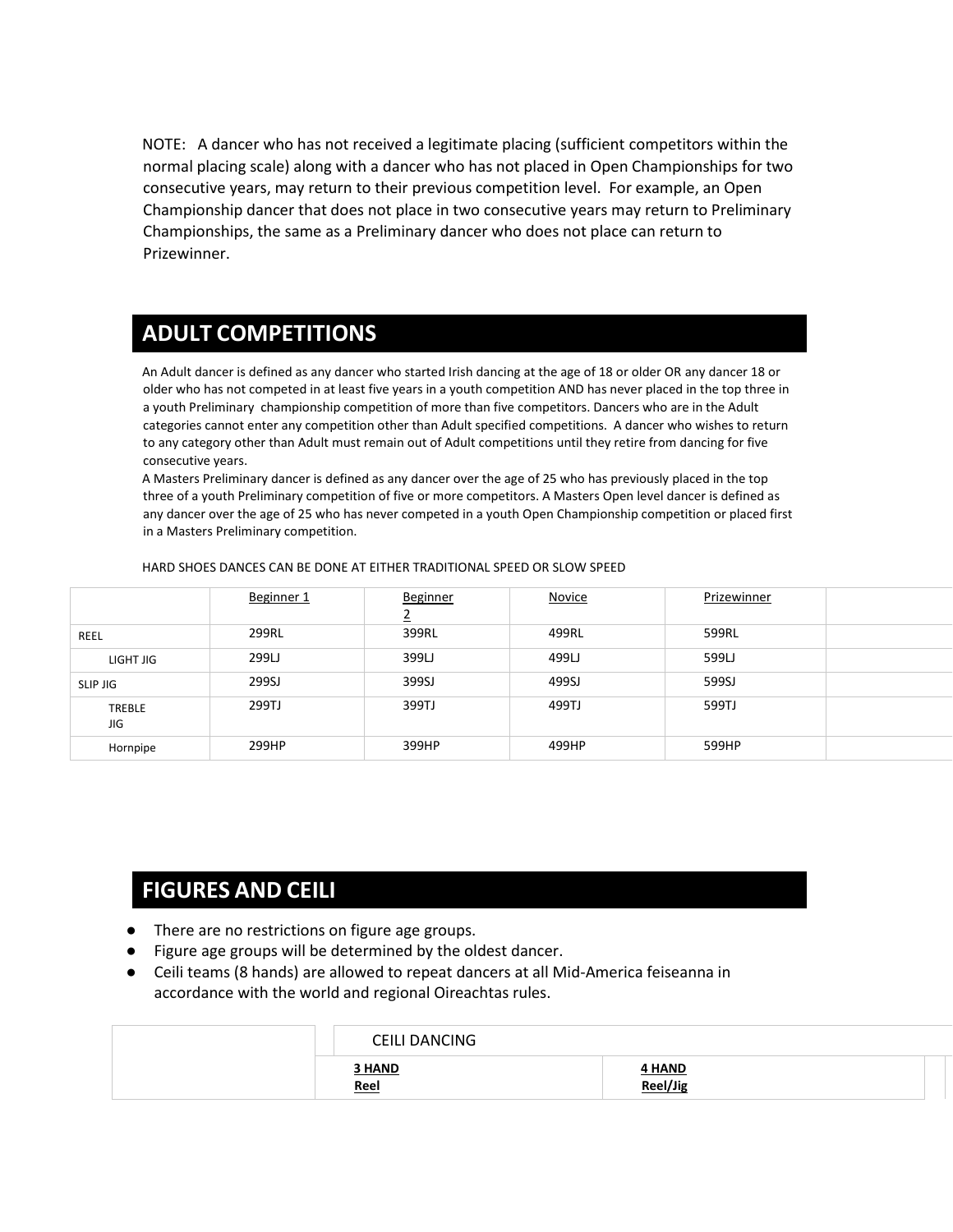| Under 7      | 9307FD | 9407FD |
|--------------|--------|--------|
| Under 9      | 9309FD | 9409FD |
| Under 11     | 9311FD | 9411FD |
| Under 13     | 9313FD | 9413FD |
| Under 15     | 9315FD | 9415FD |
| Over 15      | 9316FD | 9416FD |
| <b>ADULT</b> | 9399FD | 9499FD |

### **MID-AMERICA REGIONAL DANCING COMPETITION RULES**

- 1. In the case of all solo and team competitions in all grades, the age of a competitor on 1st January of the year in which the competition is held will determine the right of entry. For the purposes of this Rule a competitor whose birthday occurs on 1st January shall be deemed to be under the age attained on that date.
- 2. Competitions are open to all but those holding a TMRF, TCRG, or ADCRG designation. A feis can only accept entries from pupils of teachers registered with An Coimisiun and registered with both the IDTANA and the North American region in which they reside.
- 3. A competitor may be disqualified for any of the following reasons:
	- a. Conduct unbecoming a lady or gentleman.
	- b. Failure to report on time to compete. (Penalty: disqualification from said event)
	- c. Falsification of age or other important facts i.e., teaching, award winning, competing under another competitor's name or number, etc.

Penalty for (a) or (c): Competitor will be disqualified from the Feis at which the occurrence happened and from all registered Feiseanna for a period of one year beginning at the date of the occurrence.

- 4. Competitions may be closed if there are no competitors at the assigned stage ready to compete when the competition is scheduled or announced. This does not pertain to a situation where competitors are involved in stage conflicts, and such conflicts will be handled by the stage monitor.
- 5. Steel taps or "bubble" heels on dancing shoes and any display of awards is prohibited. Authentic Gaelic dress is desired.
- 6. First Feis (if offered), Beginner and Advanced Beginner, aka Beginner I and II, must wear a class costume, or a skirt/pants and top. All other categories are excluded from this rule. Modest attire is encouraged when a competitor is not dancing.
- 7. Competitor's number must be worn and visible to adjudicators when performing in all competitions. Use of reflective plastic number covers is discouraged.
- 8. The number of awards given is determined by the Feis Committee and is based on the scores and ranks given by the adjudicator(s).
- 9. Complaints must be in writing stating names and other factual information and signed by the complainant. A \$25.00 fee must be enclosed and presented to the Feis Chairman within one hour of the occurrence. The fee will be returned if the complaint is upheld.
- 10. The Feis Committee and any organization affiliated with same, will not be held responsible for personal injury, property loss or damage. Destruction of Feis property and/or rental property will be punishable by law.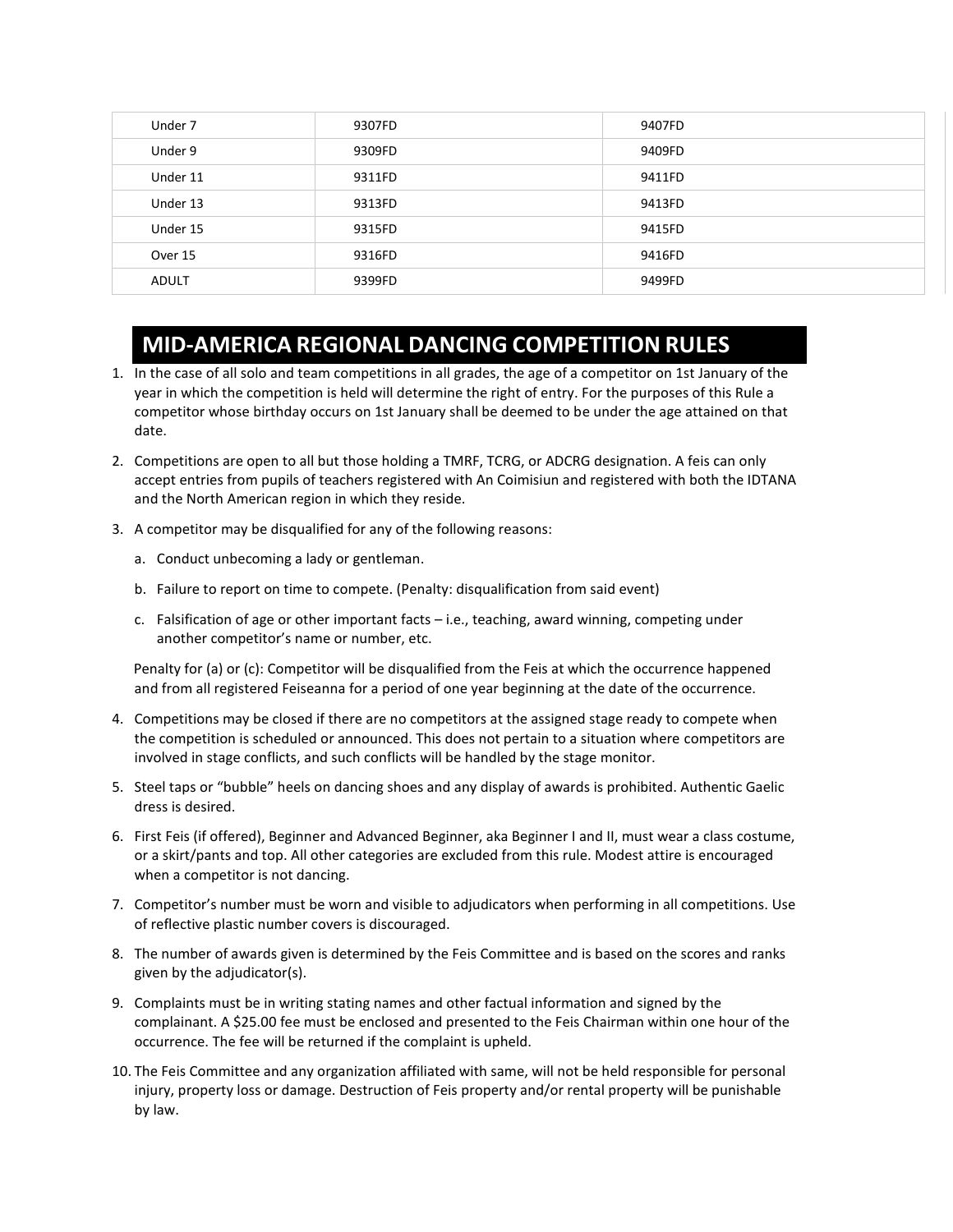- 11. The Feis reserves the right to reject any entry for cause, to cancel all or part of the Feis and to limit competitor's performing time. The decision of the Feis Committee is final in all matters connected with the Feis.
- 12. All Feiseanna must have a process to allow parents to request that their child or children's name(s) not be listed on the posted competitor list prior to the day of the Feis.
- 13. Competitors must answer all questions as required by the Feis Entry committee, including teacher's name, and include the entry fee for entry to be accepted. Failure to do so will result in a rejected entry.
- 14. With the exception of First Feis and Beginner 1 the status of the dancer does not change unless there are five or more dancers in the competition.
- 15. Photography
	- a. With the exception of First Feis, Beginner 1 and Beginner 2 (or their equivalent), photography of any kind which has the capability of capturing a dancer's image while in motion is strictly forbidden.
	- b. A Feis may elect to allow in motion photography for publicity purposes, but the pictures are considered the sole property of the Feis and solely for Feis use only; these are not to be used for personal gain through commercial use or sale, and under no circumstances can they be published on any website or other areas, without the express written permission of the persons involved.
	- c. Additionally, a professional photographer may be formally contracted by a Feis to capture nonmotion photographs, such as portrait photography, awards ceremonies, etc. and/or in motion photography provided it is taken at a vendor station or suitable location:
		- i. away from the dancing stages and,
		- ii. requested by a consenting parent, guardian, or dancer (over the age of 18).
- 16. No block, en Pointe, toe walking movements, stationary or moving is allowed to be performed for all ages up to and including the under 12 age group. However, after September 1 of each year an exception is made for those dancers who are 11 dancing in the under 12 age group.
- 17. No substance that can become airborne should be used on any dance floor in an attempt to improve traction.

### **GRADE LEVEL RULES**

- 1. Solo competitors in First Feis (if offered), Beginner, Advanced Beginner, Novice or Open (Prizewinner) competitions:
	- a. Must compete in their own age group.
	- b. Must be prepared to perform two steps in each event.
- 2. With the exception of First Feis and Beginner 1, a dancer's level is determined in each dance (Reel, Light Jig, Single Jig, Slip-Jig, Hornpipe, Treble Jig, and Traditional Set). Traditional Set Dances are limited to those dances determined by An Coimisiun Le Rince Gaelacha as traditional set dances.
- 3. A Feis Committee may combine competitions if there are less than 5 competitors entered as follows:
	- 1. Two consecutive age groups, combined into the higher of the two groups, within that grade.
	- 2. Three consecutive age groups, combined into the highest age group, within that grade.
	- 3. All Boys' grades competitions shall be initially entered in single year age groups within that grade.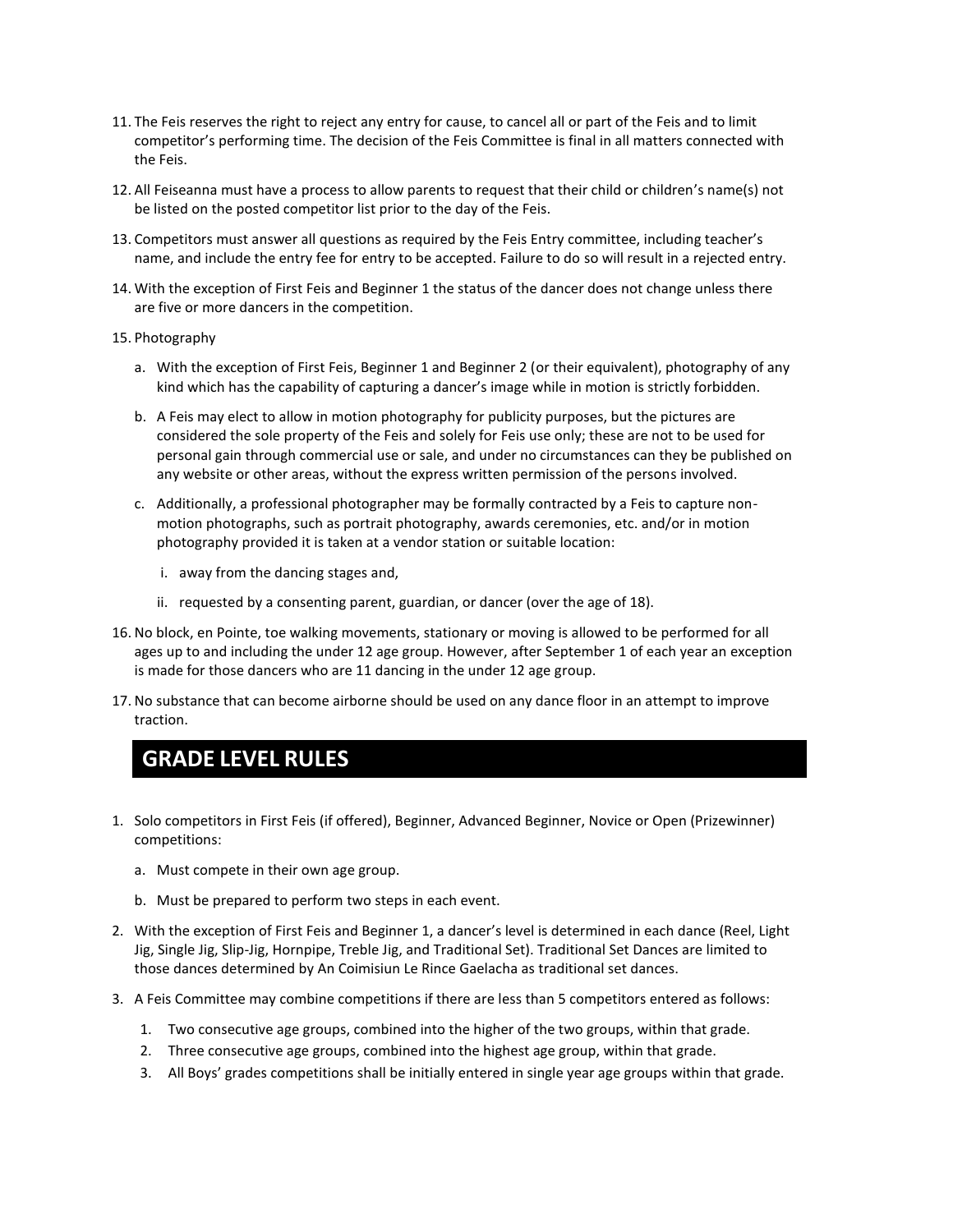- 4. If there are less than 5 Boys entered in any one age group within that grade, competitions may be combined in the following order:
	- a. Double, All Boys, age group into the higher of the two groups within that grade
	- b. If a double, All Boys age group does not create 5 or more entries, the Boys shall be combined into the corresponding single year Girls' age group.
	- c. If the combined Boys and Girls age group still does not create 5 or more entries, that competition may be combined as stated in rule #2 above.
- 5. 100 and 200 level competitions may be combined as follows:
	- a. Ages under 8 and below, CANNOT be combined with other age groups within that grade, but Boys and Girls may be combined in the corresponding single year Girls' age group within that grade.
	- b. Ages under 9 and above may first be combined into 2 consecutive age groups within that grade.If the combined competition still does not create 5 or more entries, that competition may be combined using rules 2, 3 and 4 above.
- 4. Each region may determine the system for moving dancers from one grade to another, as they see appropriate for their region.
- 5. The syllabus is to contain all grade categories.
- 6. Competitors have the option to remain in the same category for the remainder of the Feis year.
- 7. A dancer, at the discretion of the teacher, may move into the next Grade (not Open Championships) without satisfying the requirements. However, once a dancer competes in the higher level, they can never move back to a lower category, (except as outlined in Rule 1, above).
- 8. Grade Levels
	- a. **First Feis:** A dancer who has never competed in a Feis. A dancer can only be in this category for a single day and cannot compete at any other level in the Feis. Dancers must compete with Basic Steps that coincide with the Grade Exam Syllabus.
	- b. **Beginner I (Beginner) Grade:** A beginner is a competitor who has not yet taken a full year of Irish Dance lessons, thereby giving beginners a full year with such status. A Beginner must move into the Beginner 2/Advanced Beginner category the next year. Dancers must compete with Basic Steps that coincide with the Grade Exam Syllabus.
	- c. **Beginner 2 (Advanced Beginner) Grade:** An advanced beginner who wins 1st, 2nd or 3rd place will advance to the Novice category in that particular dance. Competition dances are reel, light jig, slip jig, traditional treble jig and traditional hornpipe, as a minimum requirement. Dancers must compete with Basic Steps that coincide with the Grade Exam Syllabus.
	- d. **Novice Grade:** A novice who wins a 1st place will advance to the Open (Prizewinner) category in that particular dance.
	- e. **Open Prizewinner Grade:** A competitor who does not qualify as a beginner, advanced beginner or as a novice.
	- f. **Adult:** An Adult dancer is defined as any dancer who started Irish dancing at the age of 18 or older OR any dancer 18 or older who has not competed in at least five years in a youth competition AND has never placed in the top three in a youth Preliminary championship competition of more than five competitors.
- 9. First Feis (if offered), Beginner I, and Beginner 2 are required to dance at traditional speeds. Novice and Open/Prizewinner dancers may choose between traditional and Oireachtas speeds.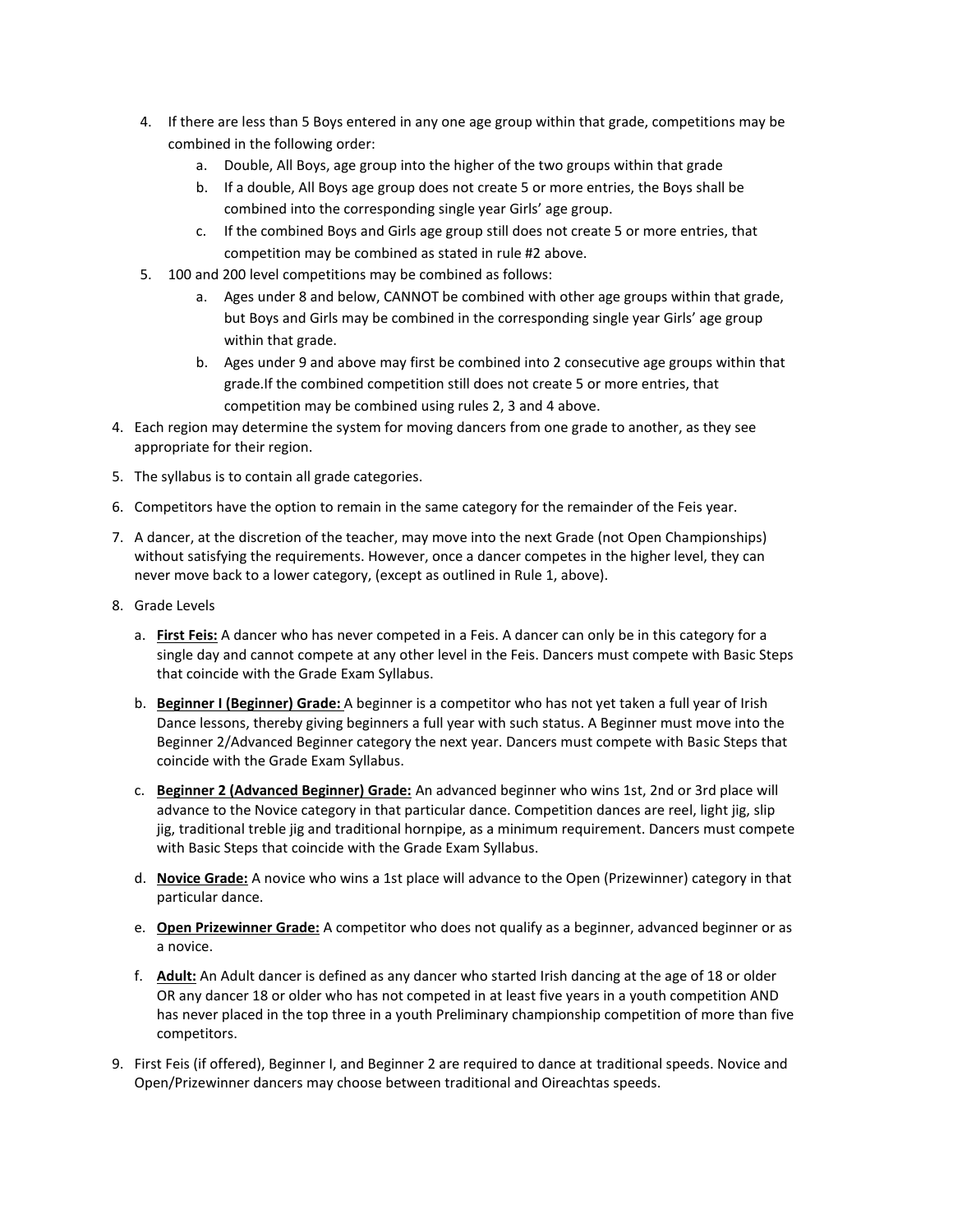10. The following dance speeds must be adhered to;

|            | <b>First Feis</b> | Beg <sub>1</sub>     | Beg <sub>2</sub> | Novice  | Prizewinner |
|------------|-------------------|----------------------|------------------|---------|-------------|
| Reel       | 122               | 12<br>$\overline{2}$ | 122              | 113     | 113         |
| Light Jig  | 115               | 11<br>5              | 115              | 115     | 115         |
| Slip Jig   | 122               | 12<br>$\overline{2}$ | 122              | 113     | 113         |
| Single Jig | 124               | 12<br>4              | 124              | 124     | 124         |
| Treble Jig |                   |                      | 92               | 73/92   | 73/92       |
| Hornpipe   |                   |                      | 138              | 113/138 | 113/138     |

| <b>Traditional Sets</b> | Traditional<br>Speed |
|-------------------------|----------------------|
| St. Patrick's Day       | 94                   |
| <b>Blackbird</b>        | 144                  |
| Job of the Journeywork  | 138                  |
| Three Sea Captains      | 96                   |
| Garden of Daisies       | 138                  |
| Jockey to the Fair      | 90                   |
| King of the Fairies     | 130                  |
|                         |                      |

- 11. First Feis, Beginner 1 and Beginner 2 perform only basic steps to coincide with the Grade Exam Syllabus.(IDTAMA, 1/1/17)
- 12. Dancers competing in the First Feis category are limited to participating in the First Feis Category only. (IDTAMA, 1/1/17)

## **CHAMPIONSHIP LEVEL RULES**

- 1. First place winners in the Open Championship category cannot return to a Preliminary or Open (Prizewinner) competition. Placing in a Regional or National Oireachtas does not change the status of a competitor. A dancer who moves into Open Championship must stay a minimum of 2 years. If after 2 years they have not placed they are allowed to return to Preliminary. An Open Championship dancer who places is not allowed to return to Preliminary until 2 years after their last placement.
- 2. Entrants in any Championship event may not enter in any other (Grade) events, but may enter in Figure Dances and Specials, ie Treble Reel Competition, etc.
	- a. Dancers must qualify for Open Championship via the method now in place for Preliminary Championship, i.e. two 1st place wins.
	- b. Dancers must compete in the Preliminary Championship competition in order to qualify for Open Championship
- 3. Preliminary Championships are open to those who:
	- a. A dancer who wins 1st place in each of the Open Prizewinner dances (reel, slip-jig, treble jig, and hornpipe) can move into Preliminary Championships with teacher's permission.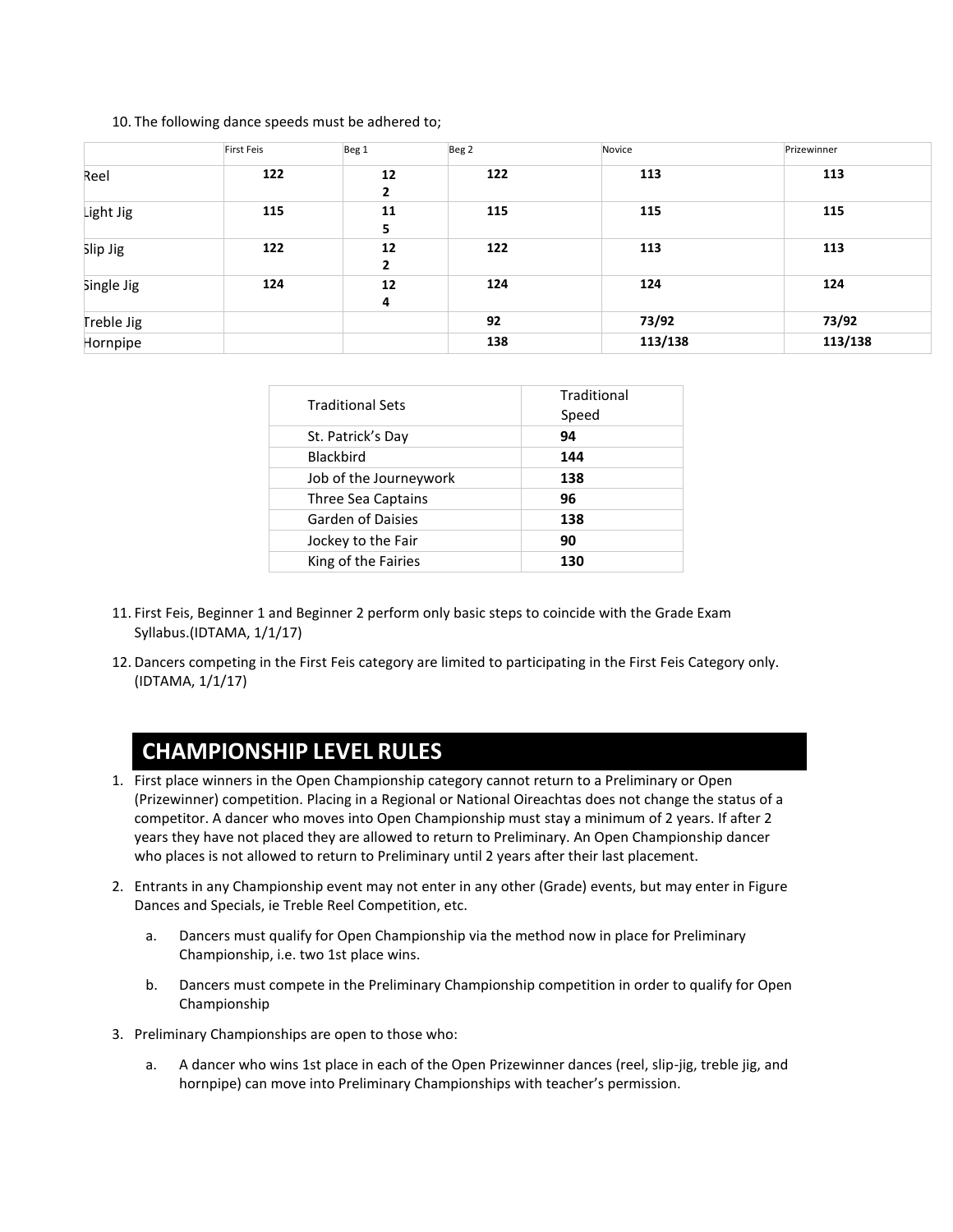- b. Have never won 1st, 2nd or 3rd in Open Championship. A dancer who wins two first place awards will move on to Open Championship at the next Feis they enter, or as soon as the second win is achieved, in any age category, in the following years. Only in the case of back-to-back feiseanna (successive days), in which case the first win in the first Feis will not change the dancer's status for the second Feis. A dancer is required to perform a light shoe dance (reel or slip jig for ladies and reel only for men), and a hard shoe dance. A Feis can opt to offer either a) a set dance or b) a jig/hornpipe.
- 4. A Mid-America region feis may choose to combine boys and girls in Open Championship competitions when there are less than 5 dancers registered in a particular age category.
- 5. One of the following statements MUST be in the feis syllabus:
	- a. When there are less than five dancers registered in a particular Open Championship age category, the boys and girls will NOT be combined.

OR

- b. When there are less than five dancers registered in a particular Open Championship age category, the boys and girls WILL be combined.
- 6. The boys' open championship age categories will match the girls' open championship age categories.
- 7. Every competitor in Preliminary or Open Championship must have a minimum of 8 rotations or 10 minutes between each of their rounds.

## **FIGURE/CEILI TEAM RULES**

- 1. Teachers or team captains are responsible that their teams are complete and in position when the competition is announced.
	- a. There are no restrictions on figure age groups
	- b. Figure age groups will be determined by the oldest dancer.
	- c. 8 hand teams are allowed to repeat dancers at all Mid-America feiseanna in accordance with the World and Regional Oireachtas rules.
- 2. The length of 2 hand and 3 hand dances in competition are to be 48 bars of music plus an 8 bar introduction.

## **ADJUDICATORS & MUSICIANS**

- 1. Musicians and adjudicators cannot be approached during a competition by anyone except the Feis Committee. No one can approach them while a competitor is performing.
- 2. Musicians employed by the Feis Committee will be solely under the direction and management of the Feis Committee on Feis day.
- 3. In matters pertaining to adjudication, the decision of the adjudicators is final.
- 4. Adjudicators are to monitor the quality of music at the stage(s) to which they are assigned.
- 5. Championships and Preliminary Championships require at least three adjudicators.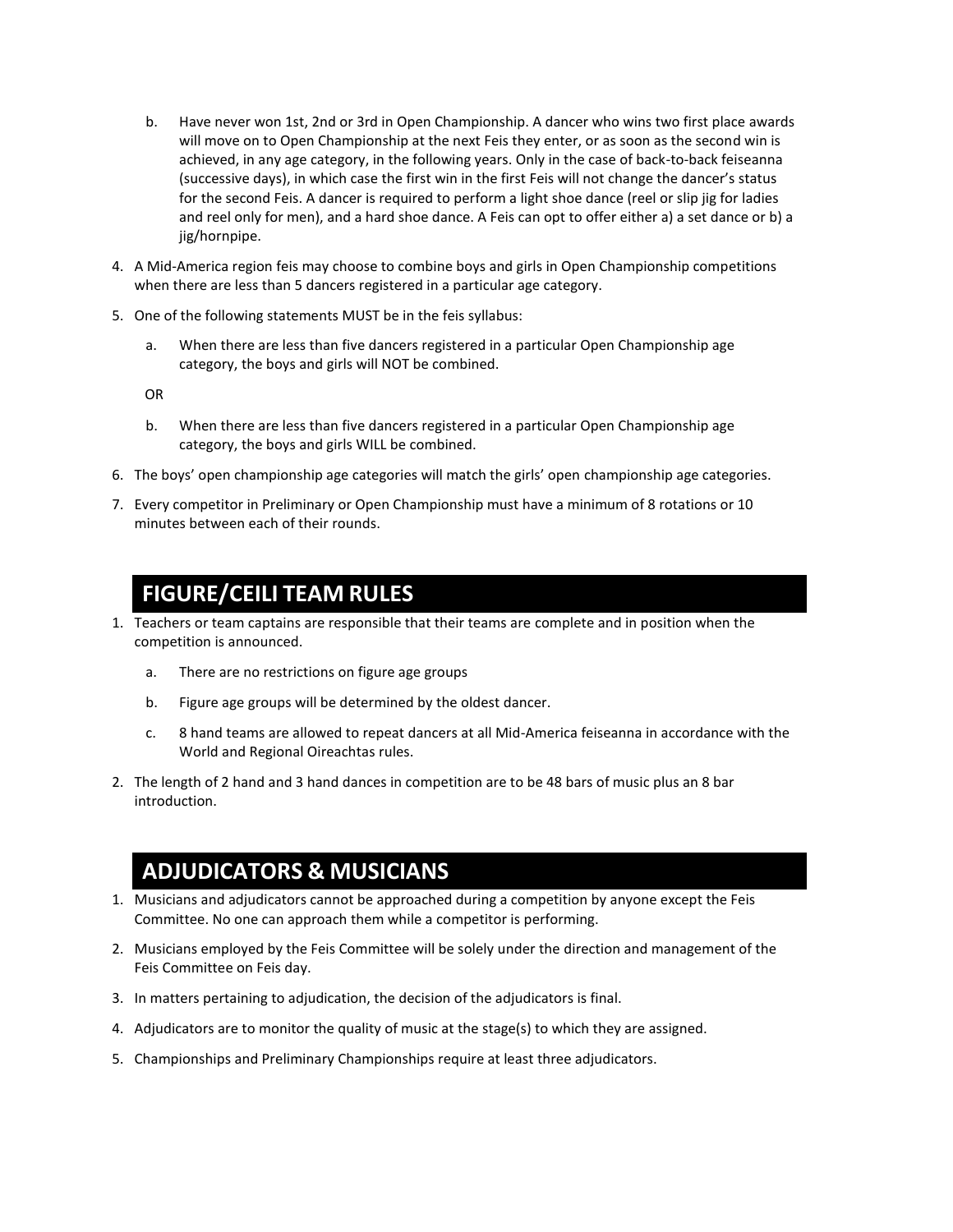6. Each Feis is required to list their adjudicators on their syllabus and/or website at least three weeks before the close of entries, one-third of which are to be from outside the region where the Feis is being held.

### **COSTUME RULES**

1. Make up is prohibited on a dancer in the first three grades (First Feis (if offered), Beginner I and Beginner 2 or their equivalent) up to and including the under 12 age group. Make-up (including false eyelashes and tanner on the face) is not permitted for dancers, in either solo or team competitions, up to and including the Under 10 age group.

Clarification: Both make up rules refer to the age group of the competition, not the actual age of the dancer. For example, 9 year old dancers, competing in a team that is entered Under 12, may wear makeup or at a feis where the youngest Open Championship age group is Under11, then all dancers in that competition may wear make-up. These rules must also be announced from side stage at the event. Participants should be reminded that should they be in breach of these rules and be required to remove their make-up, that they risk missing their rotation in the competition.

- 2. Any competitor found to be using artificial carriage aids and subsequently refuses to remove same, will be subject to disqualification from that particular competition. Medically prescribed aids (proof of which may be required) will be exempt from this rule.
- 3. Competitors in girl's competitions at the First Feis (if offered), Beginner I and Beginner 2 Grade will wear only the competitor's dancing school costume or a skirt/pants and top.
- 4. Costume Length: Length of costumes must adhere to principles of modesty and enable dancers to safely execute their movements and steps. Adjudicators who determine a costume to be too short or to lack modesty may ask a competitor to change into black tights (of a denier not less than 70 per cent) in order for the dancer to continue in the competition. For competitions adjudicated by a panel of more than one adjudicator, all adjudicators on the panel must agree to asking the dancer to wear tights. Effective March 1, 2022.
- 5. When wearing body suits with skirts (commonly known as black-out attire) black tights (of a denier less than 70) must be worn from the age of 14 and above. Effective date: 1st February, 2020
- 6. Appropriate undergarments covering the midriff must be worn. Undergarments must provide full coverage. Dancers wearing undergarments that do not cover the areas of the body as in the illustrated example will be asked to put on black tights of a denier of not less than 70%. This is monitored by the adjudicator. For competitions adjudicated by a panel of more than one adjudicator all adjudicators on the panel must agree to ask the dancer to put on tights. Effective March 1, 2022.

### **MODESTY RULE**

#### **FROM AN COIMISIUN**

**Changing costumes, dressing and undressing of dancers will not be acceptable in the halls or public areas. For the sake of modesty and in the interests of safety of young people, dancers will not be permitted to walk around the feis scantily dressed**

> **The Feis WILL NOT give any refunds for any reason including consequences for violations of these rules**